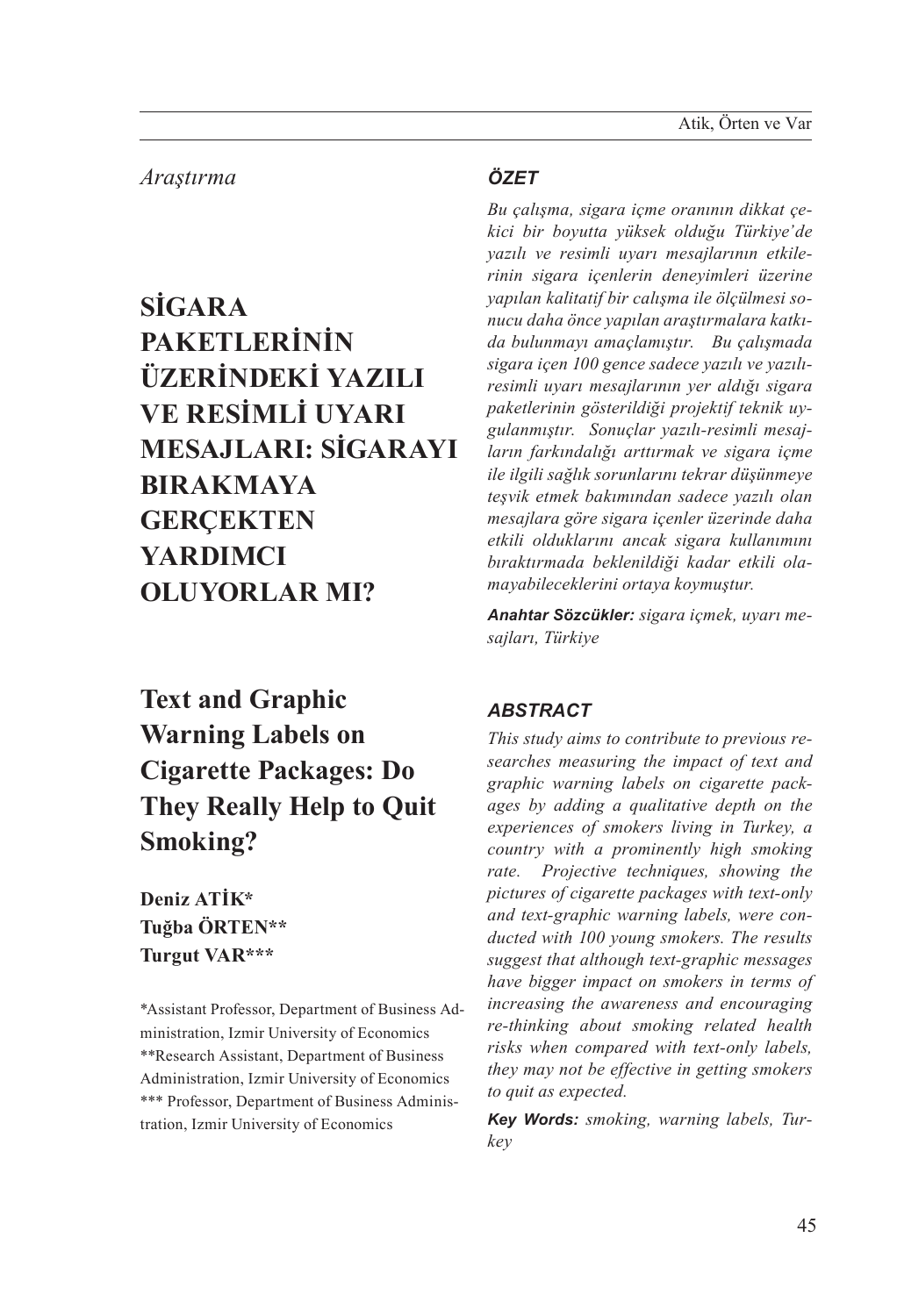#### **Introduction**

Medical research has shown that chronic tobacco smoking is a major contributor towards serious health problems such as lung cancer, cardiovascular disease, or respiratory disease (Centers of Disease Control and Prevention, 2007). Consequently, governments all over the world have developed various regulations to discourage smoking. As the focus of this study, warning labels on cigarette packages is one of such essential anti-tobacco interventions, which aim to inform smokers of the harm of smoking and provide knowledge about how to improve their health. There have been many academic studies, especially in North America (Duffy and Burton, 2000; Hammond et al., 2007; Koval et al., 2005; O'Hegarty et al., 2007; Robinson and Killen, 1997), investigating the effectiveness of these warning messages to discourage smoking, but relatively much fewer in other countries. With this study conducted in Turkey, which is among the countries with highest smoking rates in the world, we aim develop a deeper understanding of smokers' experiences on whether such warnings would have an impact or not.

On one hand, some of these earlier North American studies emphasize the ineffectiveness of text-only warning labels, implying that the current labels, which contain only textual messages, are ineffective, hard to get across, and need to be more specific (Robinson and Killen, 1997). In Europe, a similar result was obtained from a study measuring the effects of warning labels on Pan European smokers including those in Finland, France, Germany, Greece,

Spain, Sweden, and the UK, pointing out that text based warning messages do not affect smokers (Devlin et al., 2005).

On the other hand, the latest studies stress the effectiveness of combined text and graphic warning messages, suggesting that more prominent health warnings are associated with greater levels of awareness and perceived effectiveness among smokers, reducing the attractiveness of cigarette packages (Hammond et al., 2007). When the impact of Canadian graphic warning labels were examined, negative emotional reactions such as fear and disgust were associated with greater effectiveness of the warning labels, and smokers were more likely either to have quit, or attempted to, or reduced smoking at follow-up (Hammond et al., 2004; Hammond et al., 2007; O'Hegarty et al., 2006).

The National Health Organization, Physicians for a Smoke-Free Canada (Physicians for a Smoke-Free Canada, 2007), reports in its website that countries like Canada, Chile, Australia, Brazil, and Thailand now require all cigarette packages to display a graphic health warning. The European Union does not require pictures on cigarette warnings; however, it does provide its member states with the option of using some picture based warnings. Belgium is the only European country to have thus far used this EU directive to employ graphic warning labels (Physicians for a Smoke-Free Canada, 2007). However, studies in EU assessing the impact of such graphical illustrations are quite lacking (Ruiter and Kok, 2005).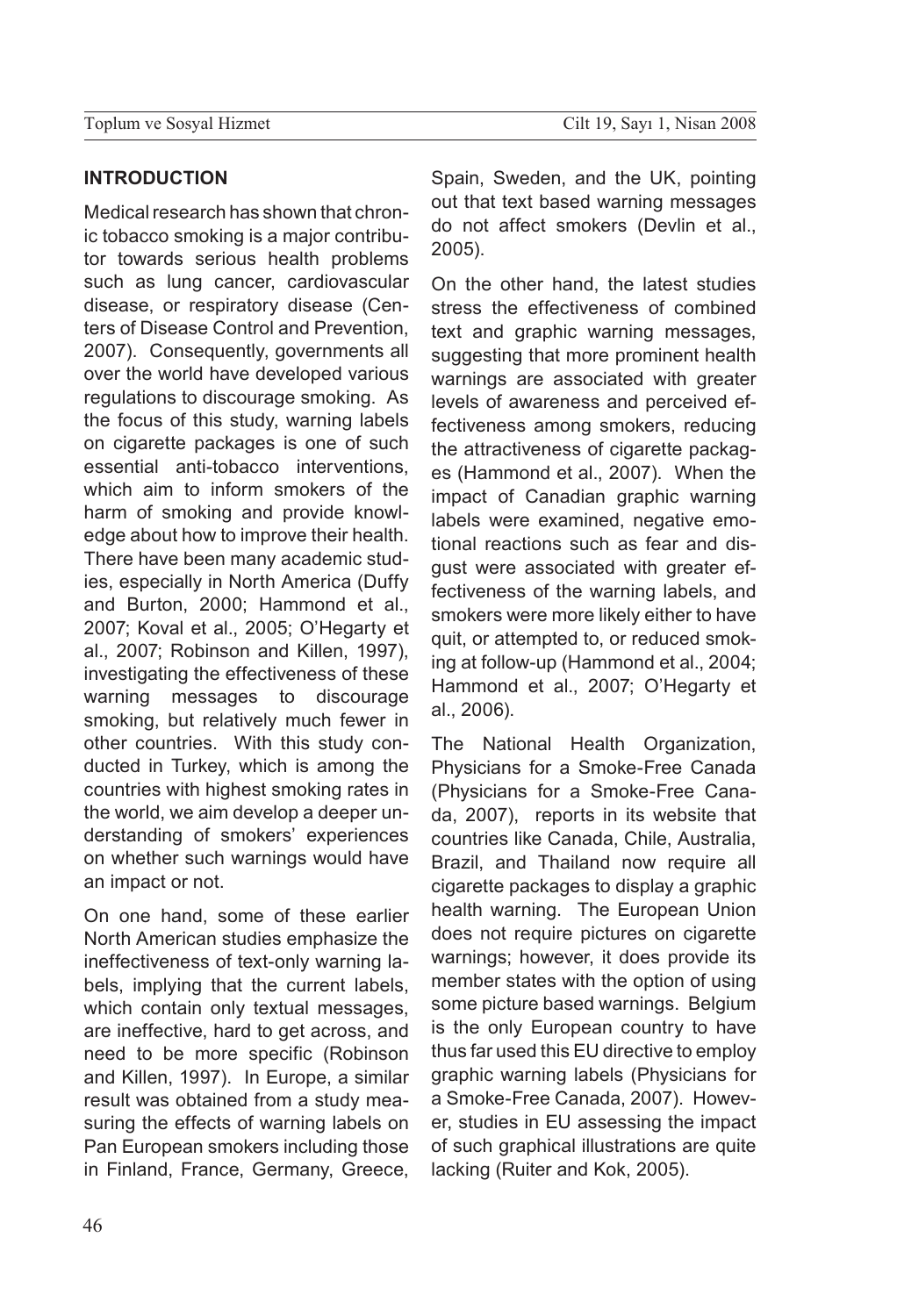Considering this lack of research in assessing the impact of warning labels on cigarette packages outside North America, we conducted this research in Turkey to investigate both the impact of present text-only warning labels and possible future text and graphic combined warning messages. The World Health Organization [WHO] reports show that about 40% of adult population smoke in Turkey (World Health Organization, 2003). These rates are among the highest when compared with the rest of the world. According to Smoking and Health National Committee in Turkey, the number of smokers in Turkey is estimated to be 17 million people, consuming 5, 5 billion packages a year, and spending \$6.5 billion on cigarettes (Smoking and Health National Committee, 2007). Turkish Ministry of Health announced that smoking has caused nearly 100.000 premature deaths, and this number is expected to double by the year 2030 (General Directorate of Ministry of Health, Turkey, 2006). It is an interesting and ironic fact that about 43% of teachers, 50% of doctors, 40% of nurses, and 39% of medical students smoke in Turkey (İtil et al., 2004). These professionals hypothetically have the duty to warn people about the dangers of smoking, but unfortunately, they themselves smoke and may not be characterized as good role models. These are alarming statistics to indicate the magnitude of the problem in Turkey.

With this study, we hope to develop a better understanding of the deeper meanings of the cigarette packaging warnings in the minds of the smoking public to assess their potential impact. By doing so, we also hope to shed light on better ways to reformulate messages to discourage smoking.

# **Methods**

Most of the research done on this issue has been conducted in North America, using mainly quantitative methods such as surveys, measuring the effectiveness of warning messages on cigarette packages. Thus, conducting such research in other parts of the world where smoking has become an even bigger threat to public health and particularly conducting such research with a qualitative depth may enlighten previous findings, leading to a deeper understanding on whether and how far such messages have an impact in discouraging smoking. Qualitative methods are increasingly preferred in health-related research to provide different perspectives of the reality under concern (Mays and Pope, 2000).

In this study, projective techniques were used to investigate consumer experiences with warning labels on cigarette packages. 150 college student smokers, both males and females, were exposed to the warning labels shown in Figure 1 and 2 below. In each slide, first row of labels addressed the health consequences of smoking on smokers themselves while the second row mostly contained social appeals about the harmful effects on those in the smokers' environment. This methodological approach also provided an opportunity to investigate the effects of different warning message statements.

In the first round, participants were shown text-only warning labels, and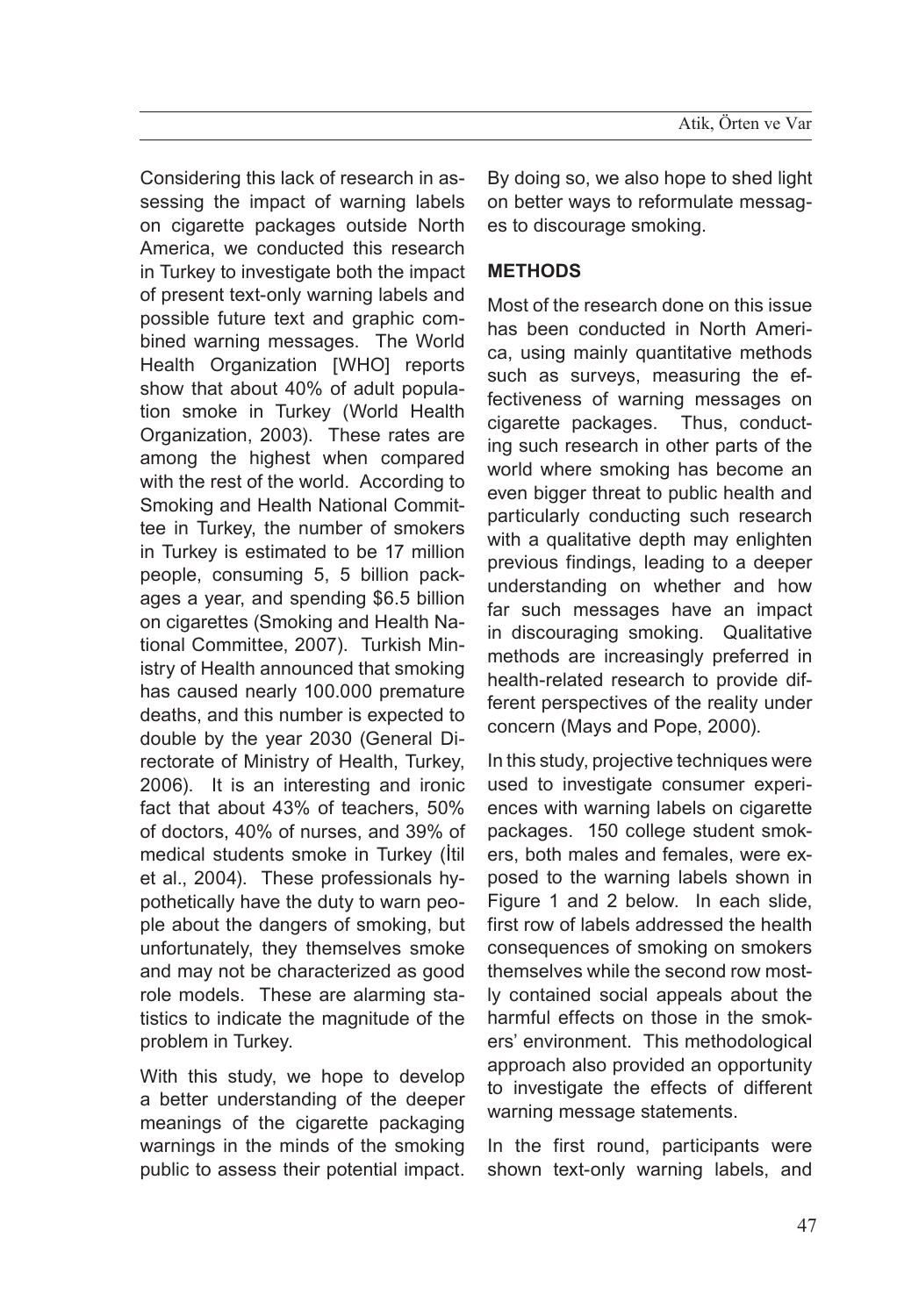

*Figure 1. Text-Only Warning Labels on Cigarette Packages shown to the Participants*

*Note: In Figure 1, in the first row, packets show health related warnings as "Smoking causes mouth and throat cancer," "Smoking clogs the arteries and causes heart attack and paralysis," and "Smokers die younger." In the second row, packets display social messages such as "Protect children: Don't make them breathe your smoke," "Smoking while pregnant will harm the baby," and "Smoking will slow the blood circulation and cause impotence." The same textual messages are used combined with graphic warning labels in* 

they were asked to write down freely their feelings and thoughts about these, also stating if these messages had an impact on their smoking-related behaviour. Following this, they were asked to compare the messages to see which, if any, had greater impact and the reason for that. In the second round, similar

questions were asked for text-graphic combined warning labels. These were shown later because graphic warnings were new to most of the informants, and showing these in the first round could influence consumers' responses to text-only warning labels. A limitation of the study arises since the graphic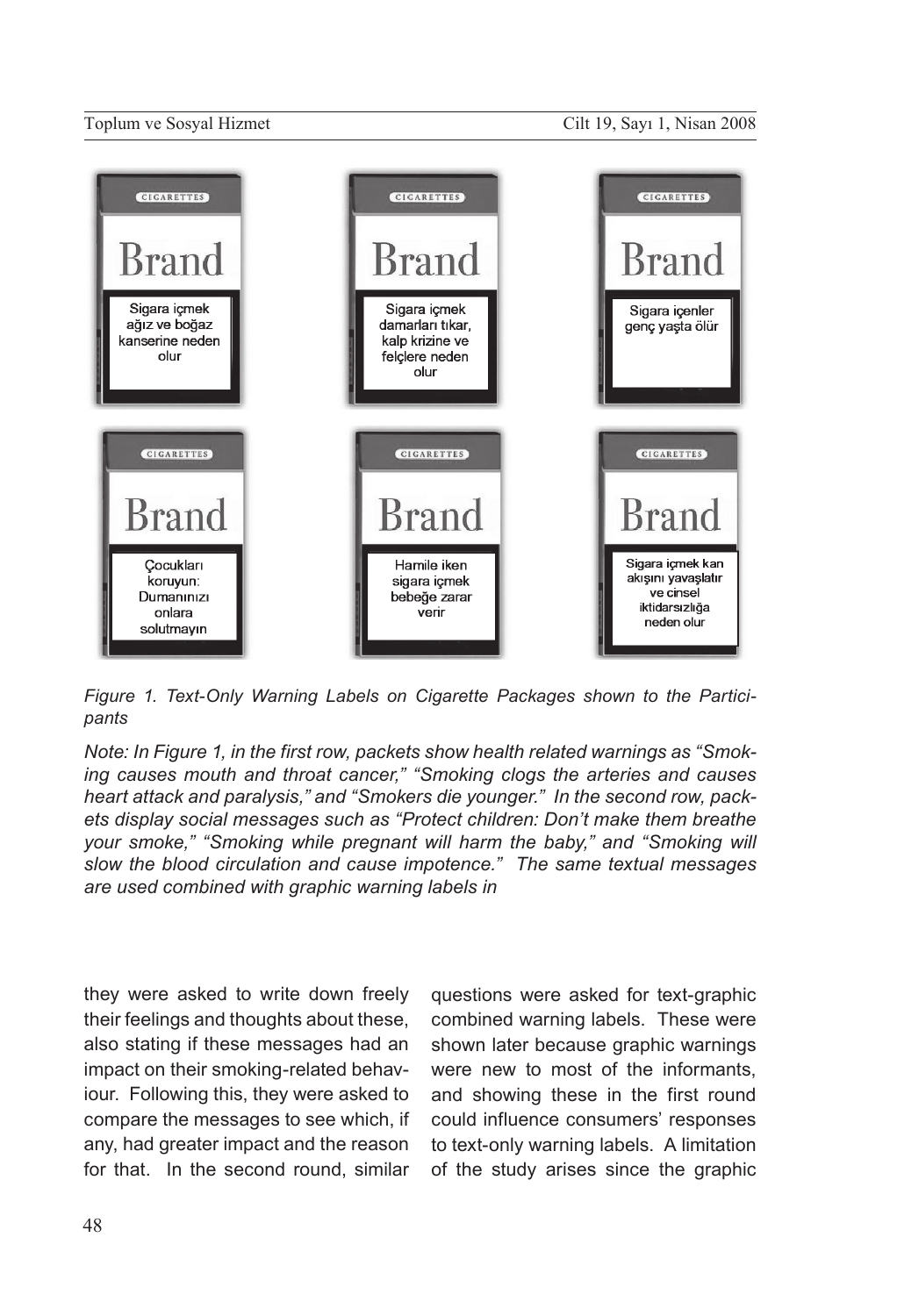

*Figure 2. Text-Graphic Warning Labels on Cigarette Packages shown to the Participants*

Note: The pictures used on warning labels are selected among the ones proposed in the European Union.

(http://ec.europa.eu/avservices/photo/photo\_search\_en.cfm?keyword=help)

warning labels are not used yet on cigarette packages in Turkey; thus, it was not possible to investigate their impact on actual smoking behaviour as with text-only labels. However, we could still explore smokers' thoughts and feelings about these graphic labels, their possible impact on smoking behaviour in relation to their intentions for quitting. Also, such limitation has been valid for many of the previous studies, particularly the ones conducted in countries,

like the USA, where graphic warning labels are not used on cigarette packages.

On the other hand, the projective techniques were helpful in investigating the deeper meanings attached to the warning labels on cigarette packages, allowing informants to express themselves freely. The participants were not asked to write down their names to allow anonymity to further encourage uninhibited expression. For the analysis, some of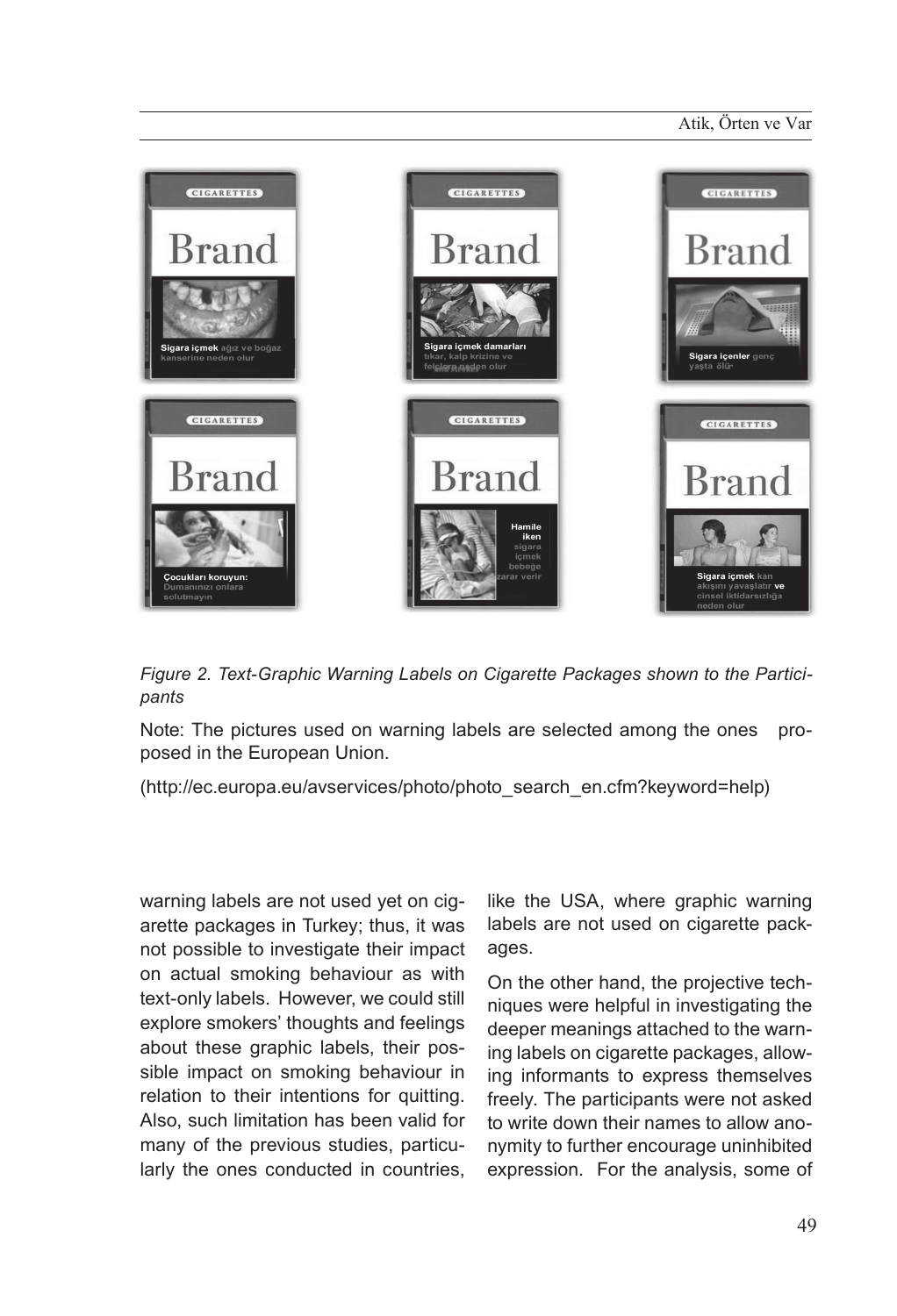the most advised steps for qualitative data analysis were followed (Coffey and Atkinson, 1996; Kvale, 1996; Silverman, 2005). Once each participant's written discussions had been analyzed, coded in terms of main themes, it was possible to compare and contrast and look for patterns as well as irregularities, dividing them into categories. As we aimed at genuinely valid findings, assumed relations between phenomena were refuted, and constant checks were conducted between transcriptions, interpretations, and theory, at the same time questioning certain moral and ethical issues that could be incorporated into analysis.

## **Results**

#### **Text-only warning labels**

The analysis suggests that the text-only warning labels were to some extent successful, especially when they were first introduced to the market. Some of the participants stated that these warnings increased their concern about smoking related health risks while very few mentioned that they actually reduced the number of cigarettes smoked per day. Conversely, a vast majority of the participants argued that these text-only warning labels have no impact; people do not notice or read them anymore, as some of the previous studies also suggested (Devlin et al., 2005; Robinson and Killen, 1997).

Warnings on the packages held my attention when they were first added. I was reading them out of curiosity. Now, I even forget that they are there because I have become used to seeing them and there is nothing written there that I do not know (Female, smoking for 5 years, 10 cigarettes a day).

These warnings have no meaning to me. It is not possible that they encourage stopping smoking. A person who smokes regularly is already aware of the messages even if they were not written on the packages (Male, smoking for 9 years, 2 packages per day).

These kinds of writings seem ridiculous to me. I think they did not help anything other than ruining the package aesthetics. Everybody already knew that smoking is harmful to health before these warnings (Male, smoking for 7 years, 1 package per day).

The majority of the informants stated that they did not see, read, or remember the existing textual cigarette warning labels. Although they noticed them when they were first introduced, through time these warnings became less noticeable, obsolescent, and worn-out since they were not saying anything new or different (Hammond et al., 2007; Devlin et al., 2005; Robinson and Killen, 1997). The impact of salient health warnings among smokers faded away in the long run.

The results of this study support the previous arguments about the ineffectiveness of the textual warning labels on cigarette packages to discourage smoking (Hammond et al., 2007; Devlin et al., 2005; Robinson and Killen, 1997). Almost all smokers indicated that these warnings did not motivate them to actually quit smoking because they already knew the health-related consequences of smoking, and the warnings did not change anything. Moreover, another important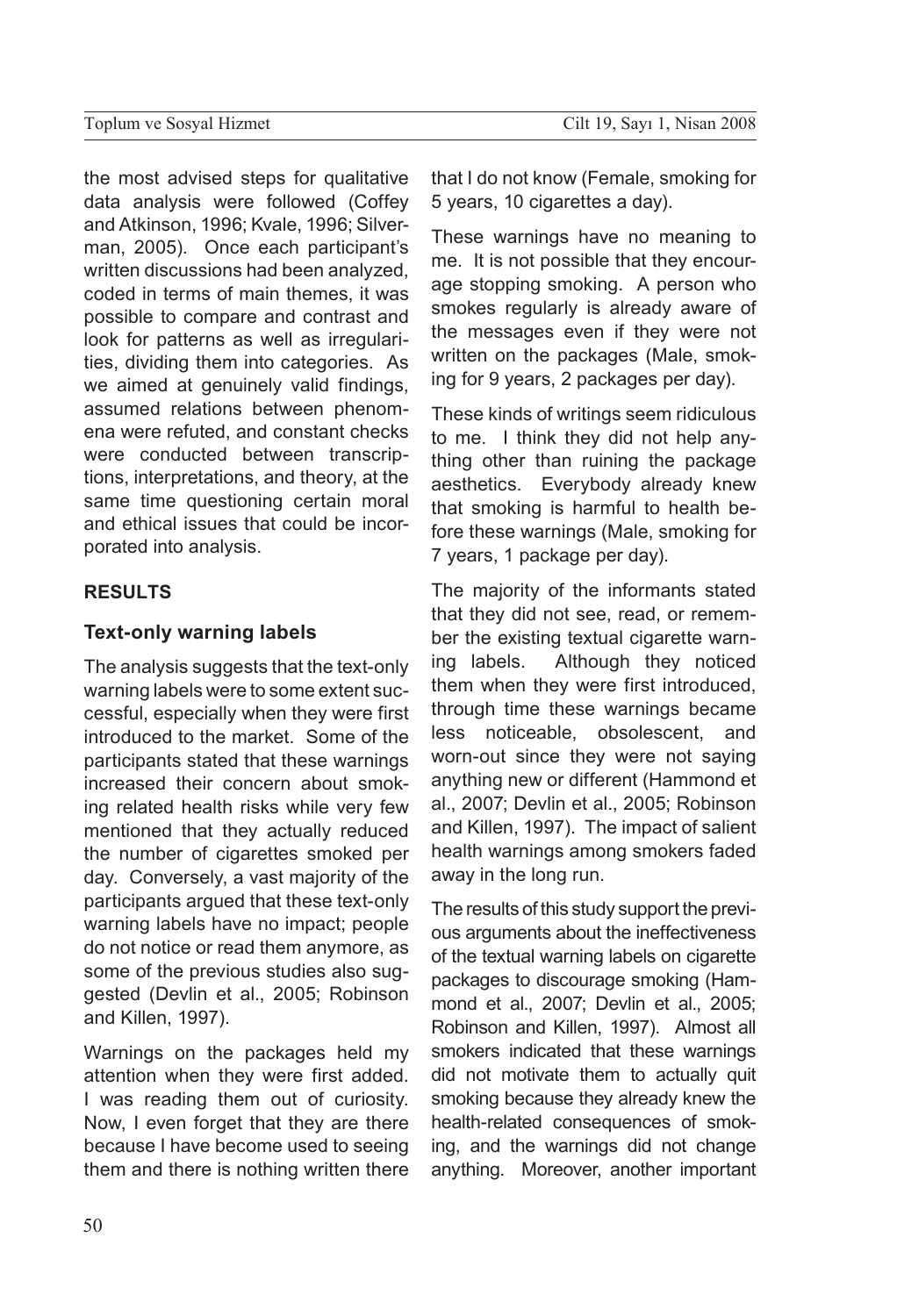finding was that young people see such harmful effects of smoking unlikely to happen to them, due to their young age.

I did not think to quit smoking because of these warnings. Maybe I am not concerned because of my age, maybe because it seems to me that I will never die (Female, smoking for 6 years, 1 package per day).

Young adults tend to believe that they will not face smoking-related health problems such as cancer or heart attack as they are young. They perceive such risks as something possible in a distant future, but not in the present (Denscombe, 2004; Devlin, 2005); consequently, these justifications encourage respondents to continue smoking.

## **Text-graphic warning labels**

Text and graphic combined warning labels were new to most of the informants since such warnings are not used in Turkey. Many of these participants stated that the inclusion of such pictorial displays on packages decrease package attractiveness and cause more annoyance than with textonly warning labels.

Writings on the cigarette packages do not affect me very much, but I really think that the photos can because when I look at the photo on the package, I put myself in that person's place. I smoke too and suddenly the thought of being like that comes to mind, and that kind of image makes me feel disgusted with cigarettes once more. I guess that the photos are more persuasive than the text for demonstrating the harm caused by cigarettes (Female, smoking for 6 years, 1 package per day).

The majority of the respondents reported that the graphic warnings on cigarette packages had more impact than the text-only ones (Hammond et al., 2007; O'Hegarty et al., 2007; Fong et al., 2006; Kees et al., 2006). Thus, these pictorial warnings can be interpreted as better able to increase notice, providing information and encouraging rethinking about the effects of smoking on health. Participants stressed that such vivid and prominent visual warnings aroused negative feelings such as fear, disgust, anxiety, and uneasiness (Hammond et al., 2004; Kees et al., 2006; Willemsen, 2005). Especially, the feeling of disgust emerged as the emotion most associated with graphic labels during our study. Many participants associated disgust-inducing emotions with pictures because these were either showing innocent victims or causing them to empathize with the persons in the pictures (Pechmann and Reibling, 2006). However, these are the interpretations of smokers exposed to such labels for the first time. As with the limitations found in such previous studies, it is highly questionable whether these graphic warning labels would eventually encourage smoking cessation or reduce tobacco consumption. They, just like the text-only labels, could become less noticeable and their effectiveness may erode over time. Moreover, even exposure and attention to a warning will not guarantee improvement in smoking behaviour unless those warnings are perceived as important and believable (Duffy and Burton, 2000).

Photos, I mean, presenting some kind of visual things maybe will not make the addicted person avoid the cigarettes, but each time he/she tries to reach a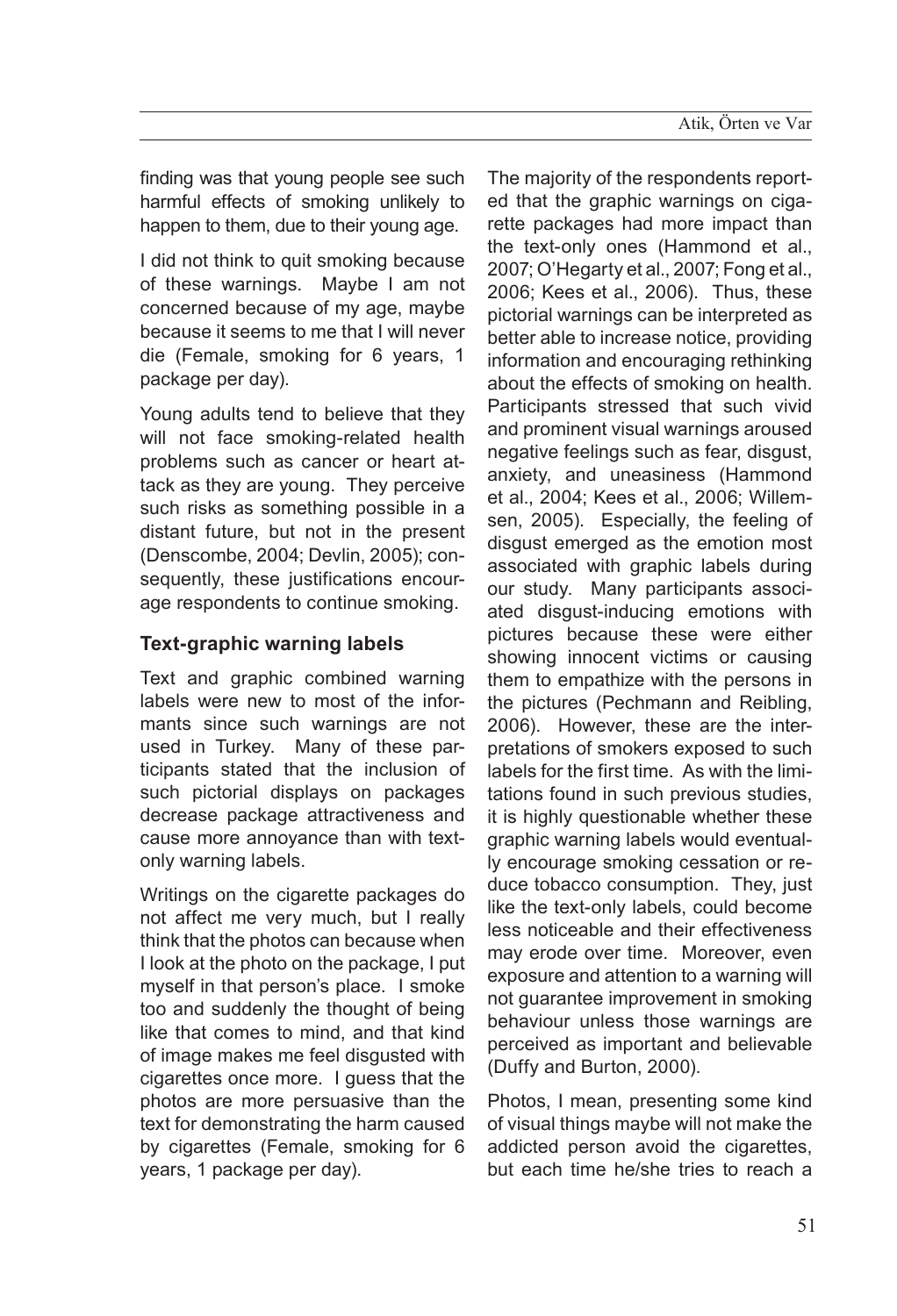package, they can slow him/her down, reducing the consumption. I guess that the image of cavity on tooth (mouth cancer) is the most dominant one because it concerns the individual. Thinking of child and external factors only awake an instantaneous feel of mercy (Female, smoking for 1 year, 10 cigarettes per day).

Whenever something is written about me, it does not attract my attention whereas when there is something written about children, I try to pay attention; when I am pregnant I wouldn't smoke, because I could harm my own child. I know that I am harming myself; therefore as long as I smoke, I should bear its consequences, but, I should consider my environment because I wouldn't want to harm other people by my habit. In my opinion, these pictures are not so effective; the individual should decide to give up smoking by him/herself (Female, smoking for 2 years, 1 package per day).

Above are two conflicting views from the informants. Reflecting a division in the respondents, on one hand, about half declared that they were more affected by the disgust-inducing visuals which were more personally relevant, such as the ones showing the mouth and throat cancer or someone dying younger (Borland and Hill, 1997). On the other hand, some were more affected by the social interaction messages, highlighting the negative consequences of their smoking habit on others. The fundamental reason behind the power of such social warnings may come from the individual's responsibility felt towards others, especially children and unborn babies. However, the impact of such messages on the actual smoking cessation is still questionable. Our findings also underline the fact that smokers can do many things to avoid being subject to these warnings.

If the packages were like this, I would probably cover them with a white paper in order to not to see them. But, for giving up smoking, these really have a small effect. (Female, smoking for 5 years, 1,5 packages per day).

Nobody wants to see an ugly scene all the time. If these pictures were used, I would feel uncomfortable about smoking. However, using special boxes that are suitable for cigarette packages would help me to avoid this disturbance. Frankly, I wouldn't want to spoil my enjoyment of smoking, seeing these ugly pictures on my package (Female, smoking for 5 years, 10 cigarettes per day).

Yes, the pictures are absolutely effective, but they wouldn't stop me smoking. I would find a cover for the package because I wouldn't like the package to stay on my table while I am eating (Male, smoking for 4 years, 1.5 packages per day).

A substantial number of the participants indicated that they would not like to see these disturbing pictures on their cigarette packages; however, despite this motivated avoidance (Fong et al., 2006), they also emphasized that these pictures would not make them stop smoking. Even at first sight of such graphic labels, they proposed to cover the packages with a paper or to put them in a more attractive box to avoid being subject to them. If we suppose that smokers are more likely to notice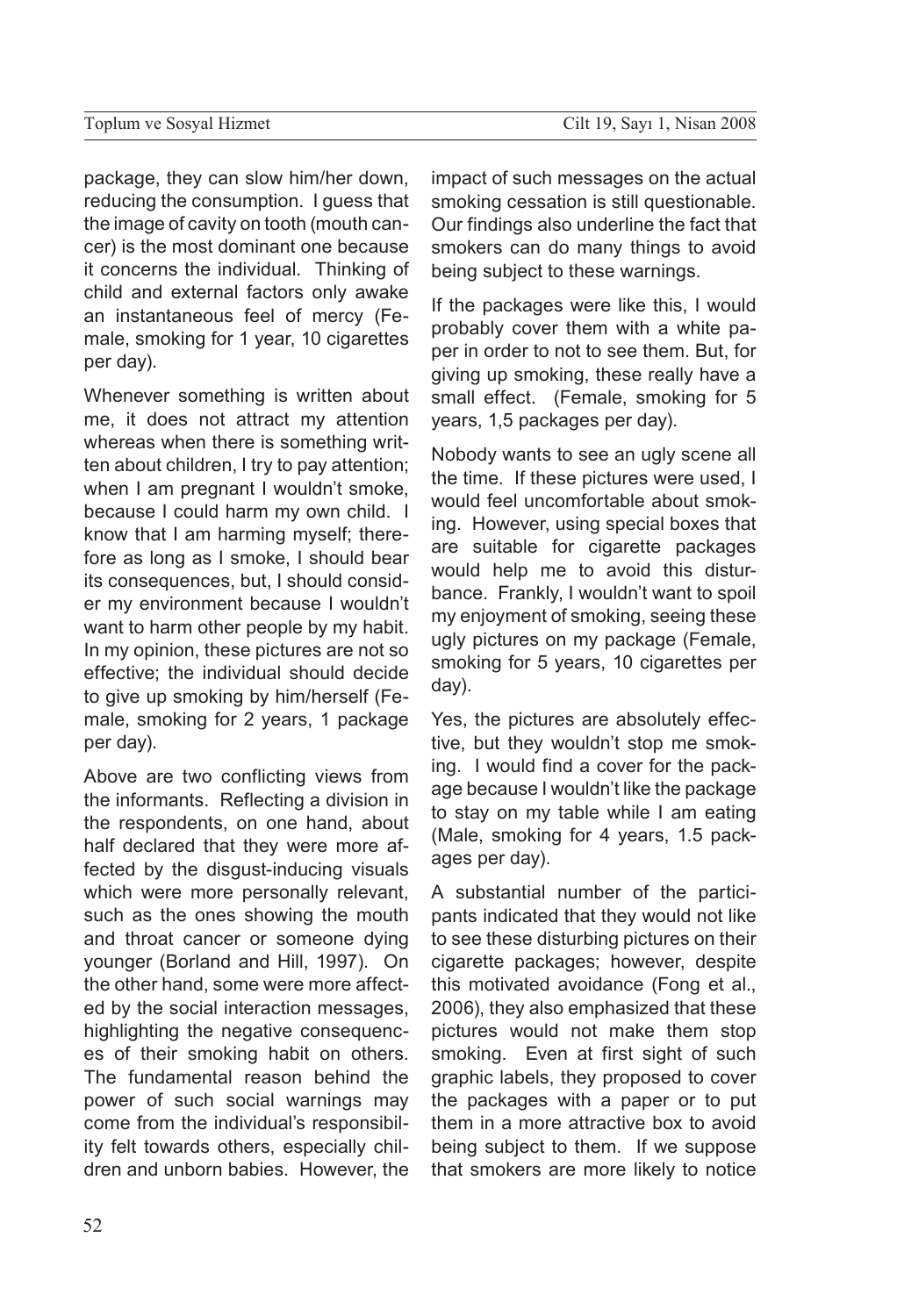the health warnings when they are actually in contact with the package like taking out a cigarette (Borland and Hill, 1997), once they start using the cigarette cases as an escape, the awareness will be reduced and whether these warnings are textual or graphical, they will not have an impact.

People give importance to their position in society: how they look, how they are perceived and treated by others, have great value. If we take this stand point, treating smokers as 3<sup>rd</sup> class citizens would have an impact. Due to smoking prohibition in closed areas, other people passing by your window could be looking at you as if you were a disgusting creature, turning your pleasure of smoking into a torture inside a cage with 20 people around, under a heavy cloud of smoke. The best way to discourage smoking is to humiliate and isolate the smoker from society (Female, smoking for 5 years, 1 package per day).

From another perspective, this participant interestingly suggests that the warning messages could be reformulated, emphasizing the risk of isolation from society. People generally tend to follow society's expectations regarding how they should act or look (Gergen and Gergen, 1981; Thibaut and Kelley, 1956); therefore, endorsing the act of smoking as an unfavourable event in society may have greater impact on smokers as it could make them feel outsiders. This kind of social influence can be an effective way of developing health policies. Peer pressure, which has traditionally encouraged smoking, can be used to discourage it. For example, interventions supporting and

popularizing group prototypes for being non-smoker could as well mean being more mature, fit, and healthy (Lennon et al., 2005). Such social messages could also be incorporated into warning labels on cigarette packages.

## **Discussion**

This study contributes to previous researches, measuring the impact of text and graphic warning labels on cigarette packages, examining in greater depth through qualitative methods, smokers' experiences with such messages and how they attend to or escape them. The study also carries the empirical setting outside North America, where such research was lacking and needed.

The findings suggest that although textgraphic combined warning labels on cigarette packages may have greater impact on smokers since they are more striking and prominent compared with text-only warning labels as the previous North American studies suggest, they may still be another futile attempt to discourage smoking. As the limitations of many such studies conducted in countries where graphic warning labels are not used in the market, it is dubious if such pictorial messages would eventually promote smoking cessation or reduce tobacco consumption. As the informants expressed, when first seen, these pictorial messages may attract attention, but over time, as with the text-only labels, could become less noticeable and their effectiveness could fade away. One suggestion is that refreshing the messages may help to increase the amount of attention they receive (Devlin et al., 2005).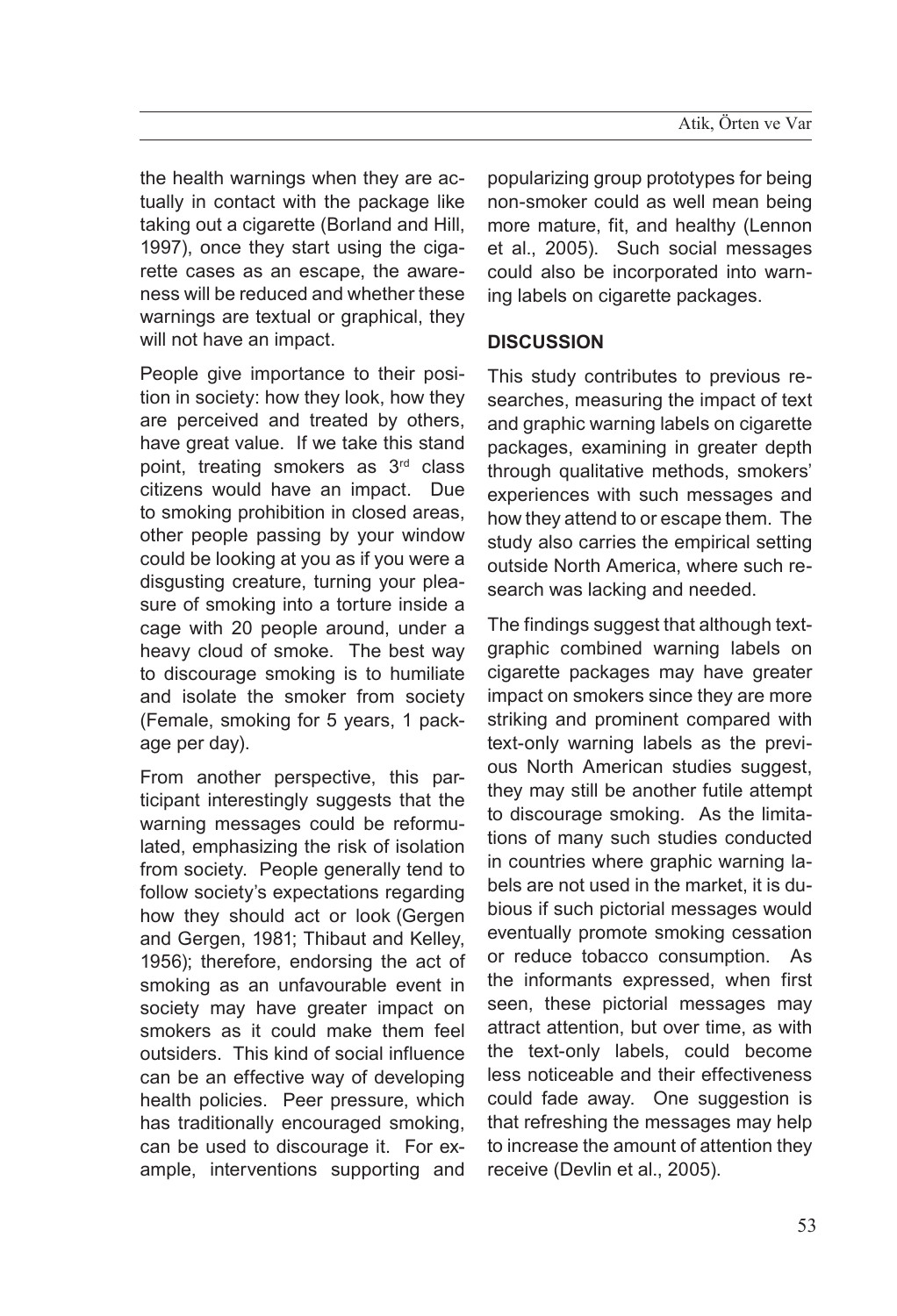On the positive side, many participants associated disgust-inducing emotions with the graphic labels, increasing awareness of potential health risks. Also, those which emphasized social interactions such as the negative effects of smoking on vulnerable others like children are found to be successful in terms of creating the feeling of guilt among smokers (Pechmann and Reibling, 2006). However, these feelings may not be stimulating enough to encourage young smokers to quit. Even at first sight, they proposed to cover the packages with a paper or to put the cigarettes in a more attractive case to avoid these disturbing images. Such attempts of smokers could diminish or even eliminate all potential impact of more prominent graphics.

On the other hand, as one of the informants suggests, promoting the act of smoking as an unfavourable event or a "not cool" event in society may have greater impact on young smokers because of their fear of isolation from society. Incorporating such social messages into warning labels may eventually become the impetus needed to create a peer pressure that reverses the traditional encouragement of smoking, and becomes a force against smoking, especially among young adults. Future research may also be conducted with adult smokers to assess the impact of such graphical warnings.

In conclusion, although inventing more successful warning messages both textually and graphically may stimulate re-thinking about the negative social and health effects of smoking, they may not be the ultimate solution for smoking cessation since smokers can ignore, avoid, or escape them. Since smoking is a very coercive behaviour, quitting is very challenging, and there is always the potential of relapse (Falkin et al., 2007), more radical anti-tobacco regulations may be necessary to ban smoking in all public places, both indoor and out-door, and eventually, a possible ban on all tobacco production may need to be considered.

#### **References**

Borland, R. and Hill, D. (1997) "The path to Australia's tobacco health warning", *Addiction,* 92 (9) 1151-7.

Centers of Disease Control and Prevention, Fact Sheet: Health Effects of Cigarette Smoking: http://www.cdc.gov/tobacco/ data\_statistics/Factsheets/health\_effects. htm (accessed 11 July, 2007).

Coffey, A. and Atkinson, P. (1996) *Making sense of qualitative data: Complementary research strategies,* Thousand Oaks, Sage.

Denscombe, M. (2004) "Health warnings on cigarette packets: Perceiving the risk", *Education and Health*, 22 (3) 35-8.

Devlin, A., Anderson, S., Hastings, G., Macfadyen, L. (2005) "Targeting smokers via tobacco product labelling: Opportunities and challenges for Pan European Health Promotion", *Health Promotion International,*  20 (1) 41–9.

Duffy, S.A. and Burton, D. (2000) "Cartoon characters as tobacco warning labels", *Archives of Pediatrics & Adolescent Medicine*, 154 (12) 1230-6.

Falkin, G.P., Fryer, C.S., Mahadeo M. (2007) "Smoking cessation and stress among teenagers", *Qualitative Health Research*, 17,812-823.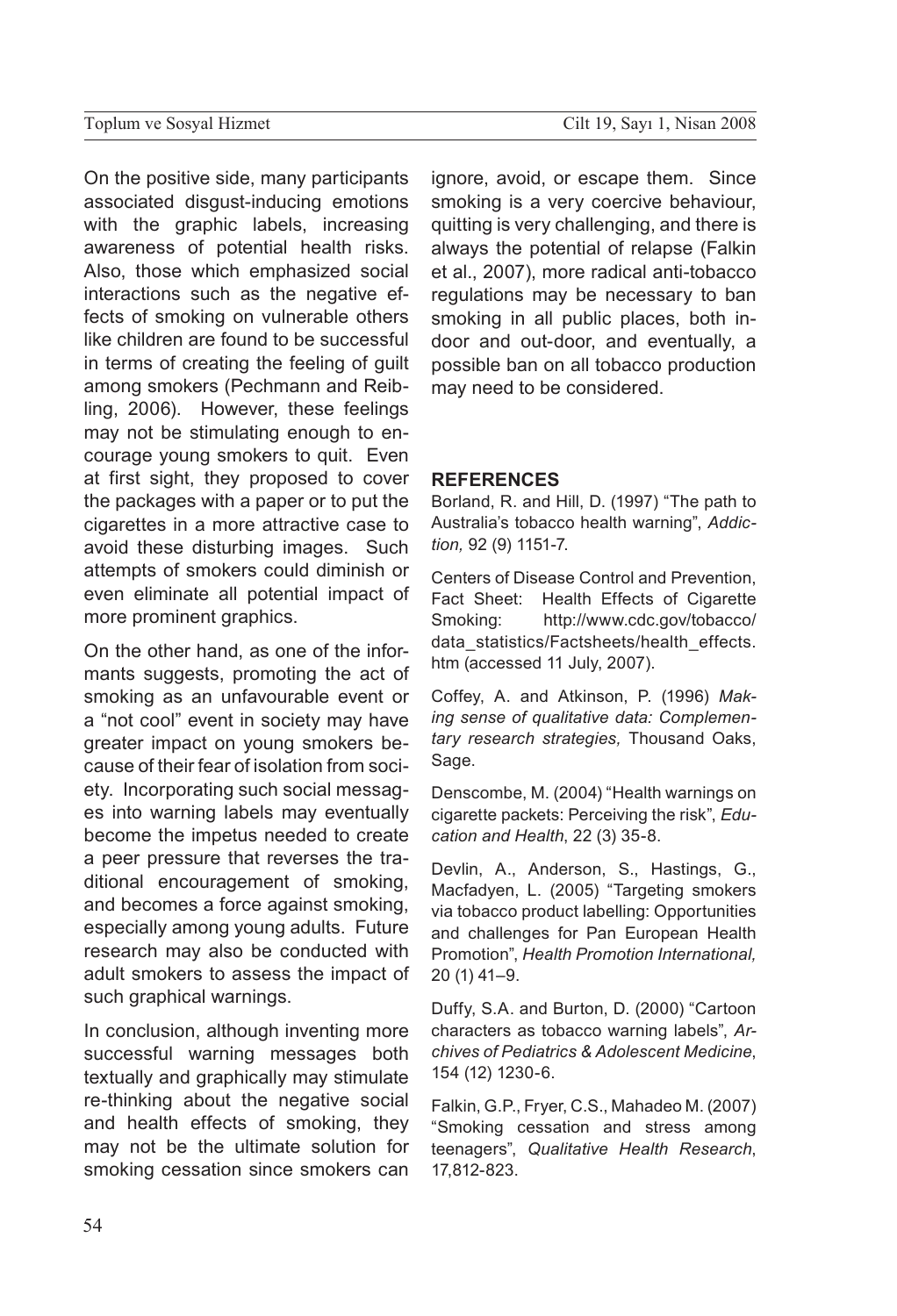Fong, G.T., Cummings, K.M., Shopland, D.R. (2006) "Building the evidence base for effective tobacco control policies: The International Tobacco Control policy evaluation project (the ITC Project)", *Tobacco Control*, 15, 1-2.

Gergen, K.J. and Gergen, M. (1981) *Social Psychology,* New York, Harcourt Brace Jovanovich.

General Directorate of Ministry of Health. National tobacco control program. Turkish Official Gazette 2006; No: 26312: Ankara.

Hammond, D., Fong, G.T., Borland, R., Cummings, K.M., McNeill, A., Driezen, P. (2007) "Text and graphic warnings on cigarette packages: Findings from the International Tobacco Control Four Country study", *American Journal of Preventive Medicine,* 32 (3) 202-9.

Hammond, D., Fong, G.T., McDonald, P.W., Brown, S., Cameron, R. (2004) "Graphic Canadian cigarette warning labels and adverse outcomes: Evidence from Canadian smokers", *American Journal of Public Health*, 94 (8) 1442-5.

İtil, O., Ergör, G., Ceylan, E. (2004) "Knowledge and attitudes about smoking among students in a medical faculty", *Turkish Respiratory Journal,* 5 (2) 86-91.

Kees, J., Burton, S., Andrews, J.C., Kozup, J. (2006) "Tests of graphic visuals and cigarette package warning combinations: Implications for the Framework Convention on Tobacco Control", *Journal of Public Policy and Marketing,* 25 (2) 212-223.

Koval, J.J., Aubut, J.A., Pederson, L.L., O'Hegarty, M., Chan, S.S. (2005) "The potential effectiveness of warning labels on cigarette packages: The perceptions of young adult Canadians", *Canadian Journal of Public Health,* 96 (5) 353-6.

Kvale, S. (1996) *Interviews: An introduction to qualitative research interviewing,* Thousand Oaks, Sage.

Lennon, A., Gallois, C., Owen, N., McDermott, N. (2005) "Young women as smokers and non-smokers: A Qualitative social identity approach", *Qualitative Health Research,*  15, 1345-1359.

Mays, N. and Pope, C. (2000) "Qualitative research in health care: Assessing quality in qualitative research", *British Medical Journal,* 320 50-2.

O'Hegarty, M., Pederson, L.L., Nelson, D.E., Mowery, P., Gable, J.M., Wortley, P. (2006) "Reactions of young adult smokers to warning labels on cigarette packages", *American Journal of Preventive Medicine,* 30 (6) 467-473.

O'Hegarty, M., Pederson, L.L., Yenokyan, G., Nelson, D., Wortley, P. (2007) "Young adults' perceptions of cigarette warning labels in the United States and Canada", Preventing *Chronic Disease*, 4 (2) A27.

Pechmann, C. and Reibling, E.T. (2006) "Antismoking advertisements for youths: An independent evaluation of health", *American Journal of Public Health,* 96 (5) 906-913.

Physicians for a Smoke-Free Canada, Health warnings with pictures are a very effective way to reduce smoking: http:// www.smoke-free.ca/warnings/default.htm (accessed 26 November 2007).

Robinson, T.N. and Killen, J.D. (1997) "Do cigarette warning labels reduce smoking? Paradoxical effects among adolescents", *Archives of Pediatrics & Adolescent Medicine*, 151 (3) 267-72.

Ruiter, R.A.C. and Kok, G. (2005) "Saying is not always doing: Cigarette warning labels are useless", Letters to the Editor, *European Journal of Public Health*, 15 (3) 329-330.

Silverman, D. (2005) *Doing Qualitative Research*, London, Sage.

Smoking and Health National Committee, Smoking and Turkey: http://www.ssuk.org.